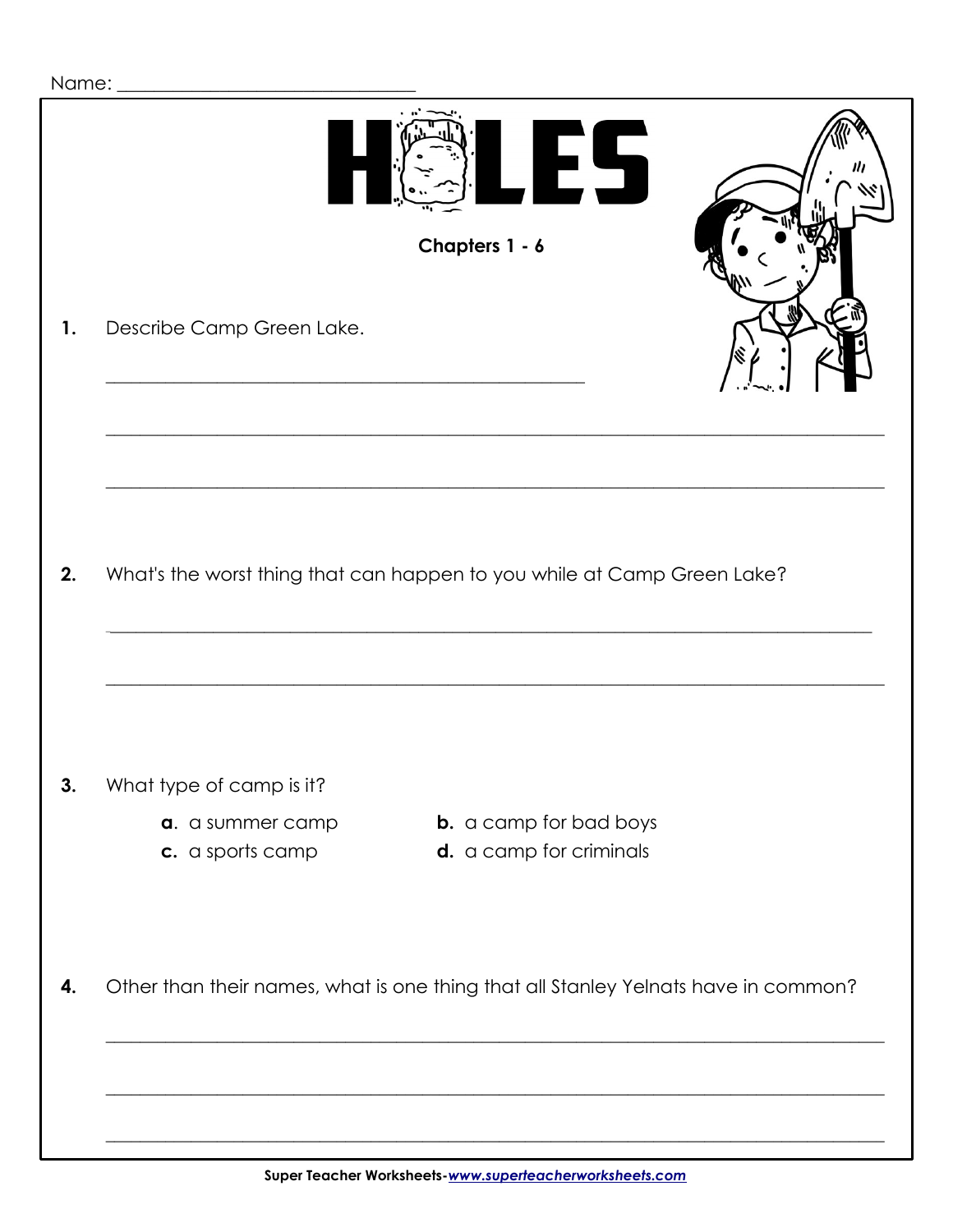| Name: |                                                                                                       |  |  |
|-------|-------------------------------------------------------------------------------------------------------|--|--|
|       | ES<br>Chapters 1 - 6                                                                                  |  |  |
|       |                                                                                                       |  |  |
| 5.    | Why doesn't Camp Green Lake have fences?                                                              |  |  |
|       |                                                                                                       |  |  |
|       |                                                                                                       |  |  |
|       |                                                                                                       |  |  |
| 6.    | What were the requirements for hole digging?                                                          |  |  |
|       |                                                                                                       |  |  |
|       |                                                                                                       |  |  |
|       |                                                                                                       |  |  |
|       |                                                                                                       |  |  |
| 7.    | What is the one big rule at Camp Green Lake?                                                          |  |  |
|       | <b>b.</b> don't ask for water<br><b>a.</b> don't upset Mr. Sir                                        |  |  |
|       | c. don't run away<br>d. don't upset the Warden                                                        |  |  |
|       |                                                                                                       |  |  |
|       |                                                                                                       |  |  |
| 8.    | Explain how Stanley unknowingly got Clyde Livingston's sneakers, and why he got in<br>trouble for it. |  |  |
|       |                                                                                                       |  |  |
|       |                                                                                                       |  |  |
|       |                                                                                                       |  |  |
|       |                                                                                                       |  |  |
|       |                                                                                                       |  |  |
|       |                                                                                                       |  |  |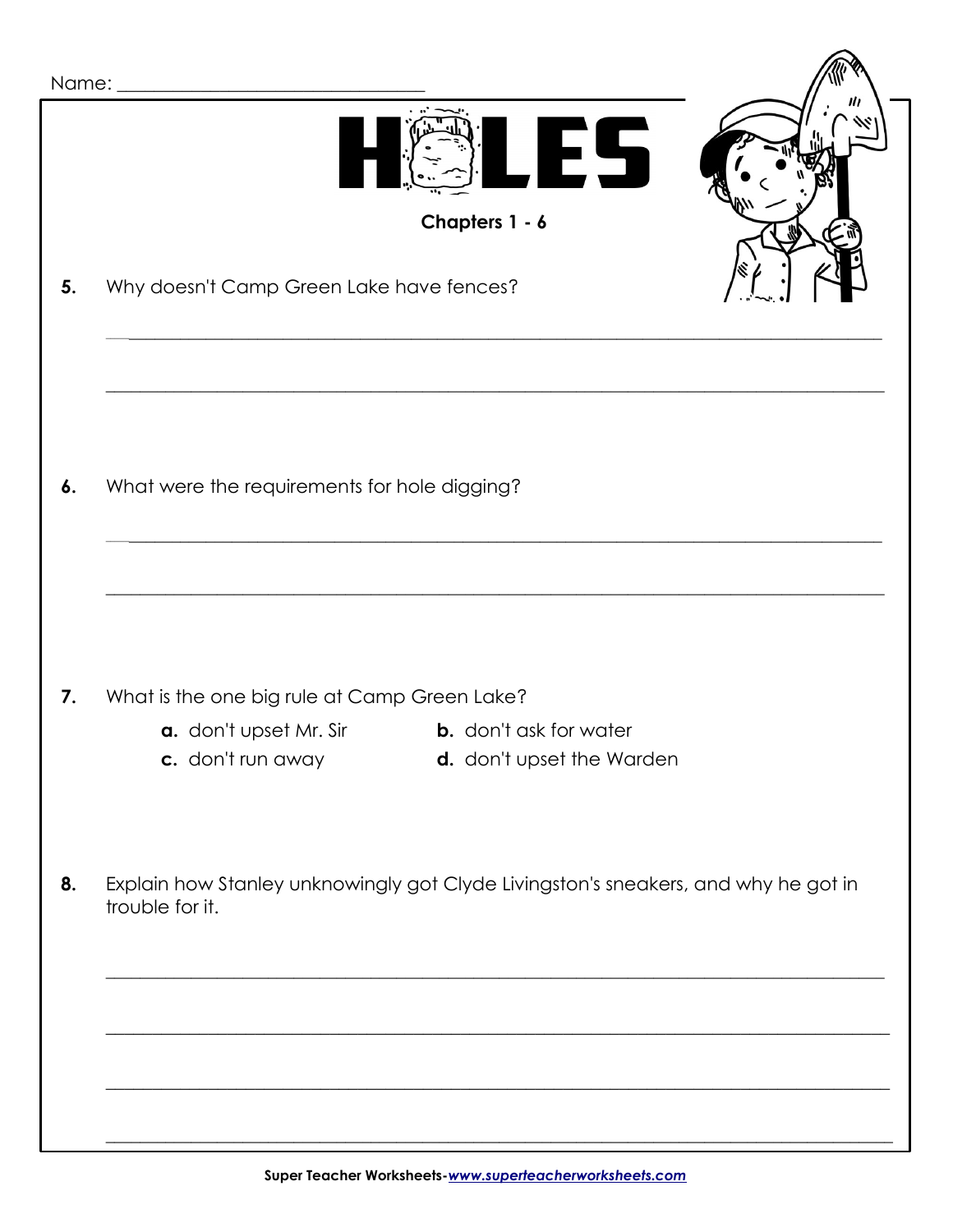## **ANSWER KEY**



 **Chapters 1 - 6**

 **1.** Describe Camp Green Lake.

**Camp Green Lake has no lake, it dried up over a hundred** 

**years ago. The land was flat and dry. It was always very hot, and there was hardly any shade. It had rattlesnakes and scorpions, rocks and dirt, and that was about all that was at Camp Green Lake.**

 **2.** What's the worst thing that can happen to you while at Camp Green Lake?

**The worst thing that could happen to you while at Camp Green Lake was to get bitten by a yellow-spotted lizard because there was nothing anyone could do for you. You would die.**

- **3.** What type of camp is it? **b**
	-
	- **a**. a summer camp **b. <u>a camp for bad boys</u>**
	- **c.** a sports camp **d.** a camp for criminals
- **4.** Other than their name, what is one thing that all Stanley Yelnats have in common?

**One thing that all Stanley Yelnats have in common is that despite their awful luck they always remained hopeful.**